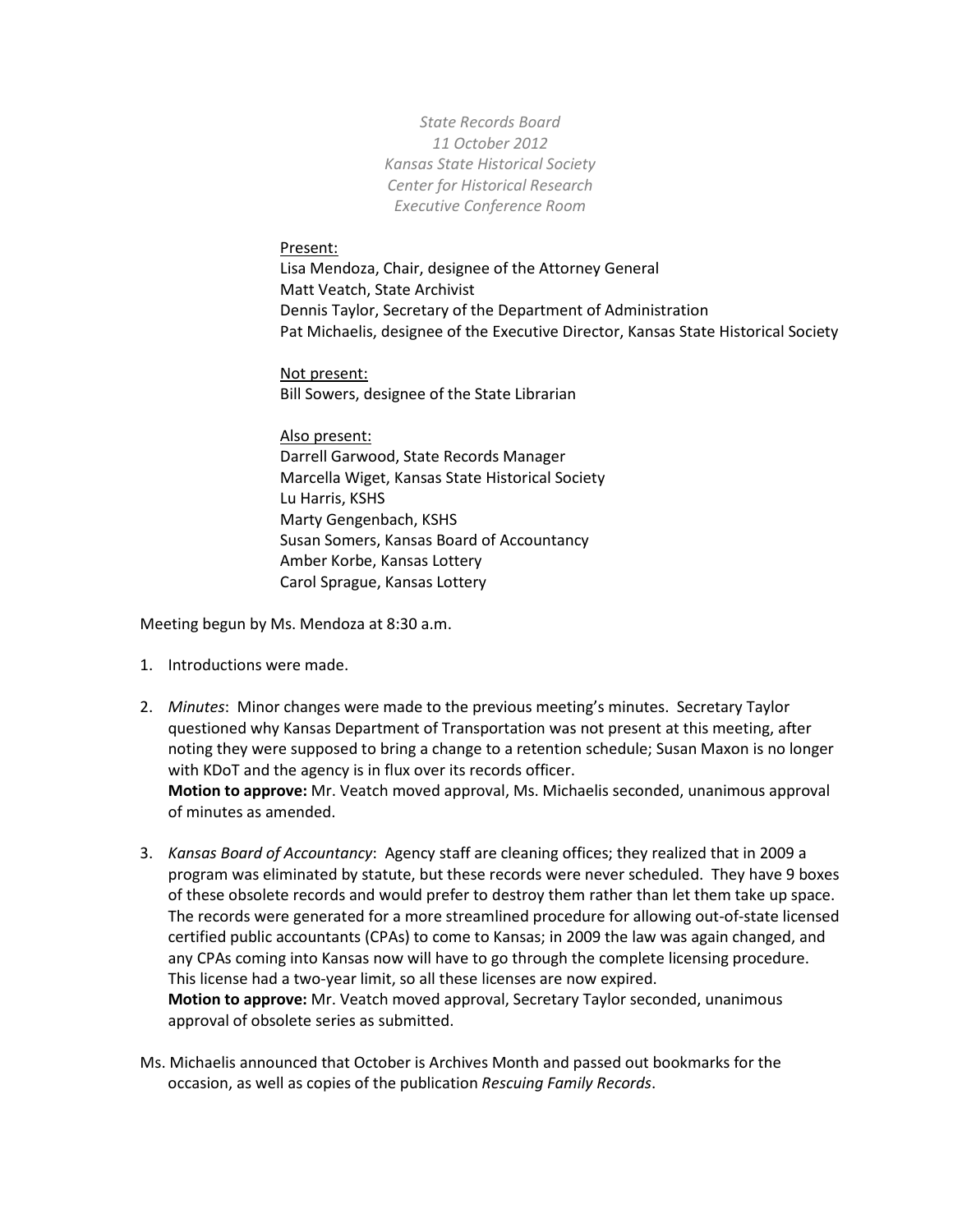4. *Kansas Lottery*: The new records series submitted today were initially drafted in early 2011. Scott Leonard was working on these schedules with previous Lottery records officer, Carolyn Brock, but both left around the same time, and these retention schedules were dropped. Carol Sprague, the new head of casinos for Lottery, explained that some of these casinos have been operating for over a year and the agency needs guidance in records management. Mr. Veatch questioned whether any of these records need to be kept permanently, as this is a significant program for the state. Ms. Sprague explained that Lottery staff at individual casinos plan to keep their records permanently. Individual casinos are run privately but overseen by the state; Lottery analysts and Racing/Gaming Commission employees work at the casinos. Amber Korbe explained that they are one of the few agencies that go through an external audit process annually, and those records will be kept permanently. These audits include roll-up information with financial statements; Ms. Korbe thought the Legislative Post-Audit put those reports on their website, and Lottery receives the external audit reports in paper form. Mr. Veatch requested that copies of the audit reports be sent to the State Archives, under the general retention schedule for Audit Reports. The daily and weekly reports have a shorter retention because that information is rolled up into the monthly reports. The board made minor changes to the Casino-Receipts retention schedule.

**Motion to approve:** Ms. Michaelis moved approval as amended, Mr. Veatch seconded, unanimous approval as amended in the Casino-Receipts Log and as approved for all other new entries.

5. *Corrections-All Facilities*: Ms. Wiget explained that this is the next round in revising the correctional facilities' retention schedules, noting that records management staff held a conference call with as many facilities' records officers as could attend. She explained that the new series are an attempt to create "bucket series" for categories of records that are currently scheduled at a more granular, and perhaps more confusing, level.

**Motion to approve new series**: Minor discussion about restrictions listed in new series. Matt moved approval, Pat seconded, unanimous approval of new series as submitted.

The board discussed program records, series ID 0204-521; they would like more information about what programs are entailed in this records series. Is there any way to categorize these programs—social and rehabilitative, or those necessitated by the inmate's sentencing? Lisa had questions about inmate-specific records appearing in this series rather than the generalized program records that belong there. The board would also like to change the disposition language in this series to "Contact State Archives for appraisal, if not accepted, then destroy."

The board also discussed Canine Operations records, series ID 0402-521; Mr. Veatch questioned whether contacting the State Archives for appraisal was even necessary. The board agreed to change the disposition to Destroy.

- **Motion to approve revised series:** Mr. Veatch moved approval of revised series, amending Canine Operations to Destroy for disposition and noting that an Electronic Recordkeeping Plan (ERP) is not required for Chaplain's records. Ms. Michaelis seconded, unanimous approval as amended.
- **Tabled revised series:** Tabled Program records pending further elucidation of nature of programs.
- **Motion to approve Obsolete series**: Ms. Michaelis moved approval, Mr. Veatch seconded, unanimous approval of obsolete records series.

The retention schedules for records series noted as "Superseded by general and/or agencyspecific schedules" are mostly either being superseded into new bucket series or, when one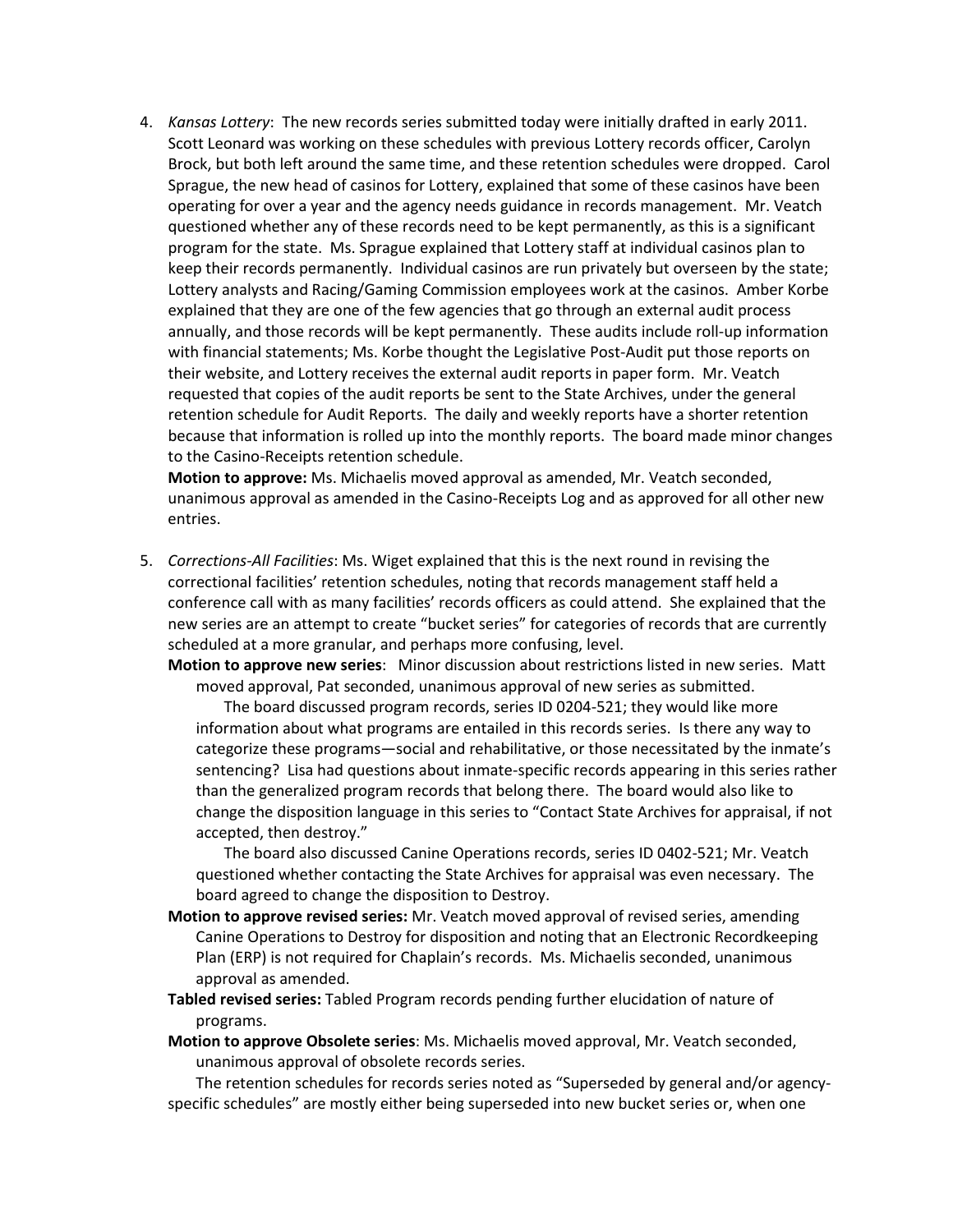reads a description, can find the records listed elsewhere in general retention schedules or other agency-specific schedules. Ms. Wiget explained that if any piece of a description was *not* found elsewhere, that series should not be part of the agenda for this meeting's discussions but will be dealt with at a later time.

**Motion to approve agency-specific/general retention schedule records series:** Mr. Veatch moved approval, Secretary Taylor seconded, unanimous approval as submitted.

**Motion to approve superseded series by general schedule**: Mr. Veatch moved approval, Ms. Michaelis seconded, unanimous approval as submitted.

Ms. Michaelis commended the Records Management staff for their efforts working through these records series.

## 6. *Other business*:

a. Electronic Records Committee (ERC): Mr. Gengenbach explained that the ERC had not met before September since early 2011. At the September meeting, the committee endorsed two ERPs for the Kansas Bureau of Investigation (KBI)/Kansas Criminal Justice Information System (KCJIS). Since that meeting, Mr. Gengenbach has been in conversation with Steve Montgomery from the KBI to revise the Electronic Recordkeeping Plans (ERPs), focusing on the "indefinitely" disposition language found in both the plans and ensuring firmer retention information. The committee and Mr. Gengenbach have also been in discussion about adding new members to the ERC; a large portion of the September meeting was devoted to that topic, as well as deciding what the ERC should focus on next. The ERC expects a great deal more ERPs and electronic records series now as State Archives staff tackle these records more specifically.

Mr. Veatch went into more detail about the two ERPs presented at the ERC meeting in September, noting that one of the ERPs is for records that have not yet been scheduled. He requested advice from the Board for the ERP for 0027-083. No actual information has changed in this retention and disposition schedule, and so the procedure remains unclear would the Board be interested in re-approving this schedule? Do they want to see the ERP for this retention schedule? Mr. Veatch noted that the timing has changed in part because of the State Archivist's new role in involving himself in some electronic records at a very early stage. Ms. Mendoza questioned the State Records Board's (SRB's) role in the charter of the ERC. The ERC has no statutory authority and has to rely on the SRB's authority. Ms. Mendoza agreed that bringing the ERP back to the SRB makes sense, in order to keep the chain of command in order. Discussion then followed over whether ERPs should be included in SRB board packets – this is a security question, as these plans can include information about operating systems and applications used by the state. The board could go into executive session, only receiving the ERPs at that time. Discussion also concerned whether the ERC falls under the Kansas Open Meetings Act or not; Ms. Mendoza wondered whether the ERC functioned more as a staff meeting than as a committee under a board. Secretary Taylor discussed the administrative services forum the Department of Administration (DoA) currently runs, noting that it is an informal group composed of stakeholders providing input to DoA in order to more effectively do their work. The SRB may fall under KSA 75-4319(b)(13) in order to go into executive session. ERC members would summarize information from an ERP so the board could make an informed decision about whether to approve the ERC-endorsed ERP. Both Ms. Mendoza & Secretary Taylor suggested keeping the ERC less structured, noting that if the ERC is not in agreement over an ERP more discussion would be needed before they could present to the SRB. Staff will present ERPs to the SRB at the next quarterly meeting.